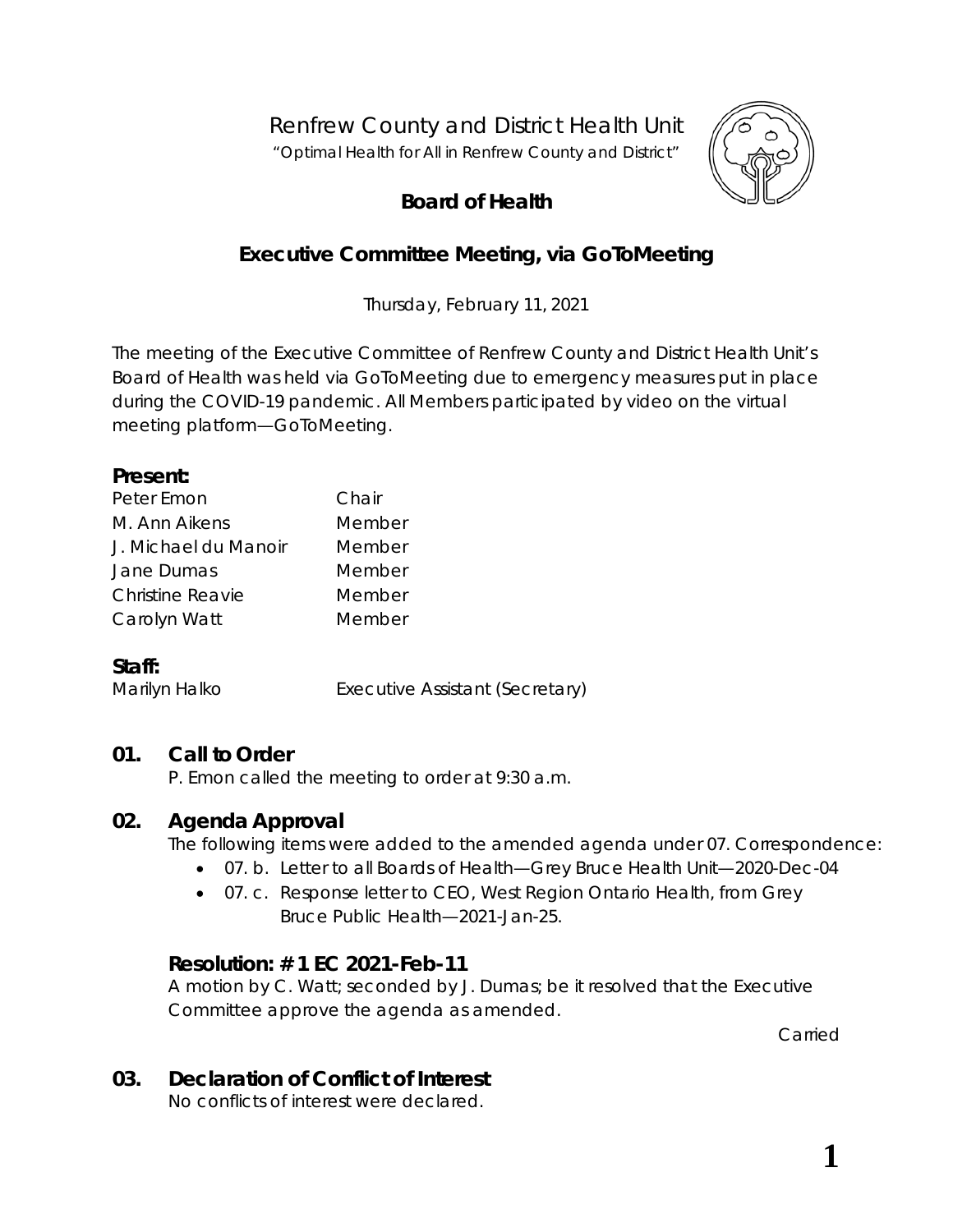#### **04. Delegations**

There were no delegations.

## **05. Minutes of Previous Meeting (Approval)**

a. Approval of the meeting minutes from the Executive Committee meeting held on Thursday, October 20, 2020.

#### **Resolution: # 2 EC 2021-Feb-11**

A motion by C. Reavie; seconded by M. A. Aikens; be it resolved that the Executive Committee approve the meeting minutes for Tuesday, October 20, 2020, as presented.

Carried

#### **06. Business Arising**

a. Action List—2020-Dec-09

Items in the Action List Parking Lot were reviewed by the Committee and revised as follows:

#### **Parking Lot**

| Date              | Section of<br>Agenda/Referral to<br>Committee | Item                                                                                                                               |  |
|-------------------|-----------------------------------------------|------------------------------------------------------------------------------------------------------------------------------------|--|
| 2021-Feb-11       | Executive Committee                           | May 2021-for review-send<br>letter re: 2021flu season-include<br>access to flu vaccine                                             |  |
|                   | 2021-Feb-11 Executive Committee               | Follow-up re: access to<br>COVID-19 immunization for<br>small rural communities                                                    |  |
| $2021 - Feb - 11$ | Executive Committee                           | Determinants of Health:<br>Guaranteed basic income<br>Paid sick leave<br>• Housing<br>Access to a primary care<br>provider in RC&D |  |
| 2021-Feb-11 l     | Executive Committee                           | End of 2021—Lessons Learned<br>during the COVD-19 Pandemic<br>Preparing for the Next One                                           |  |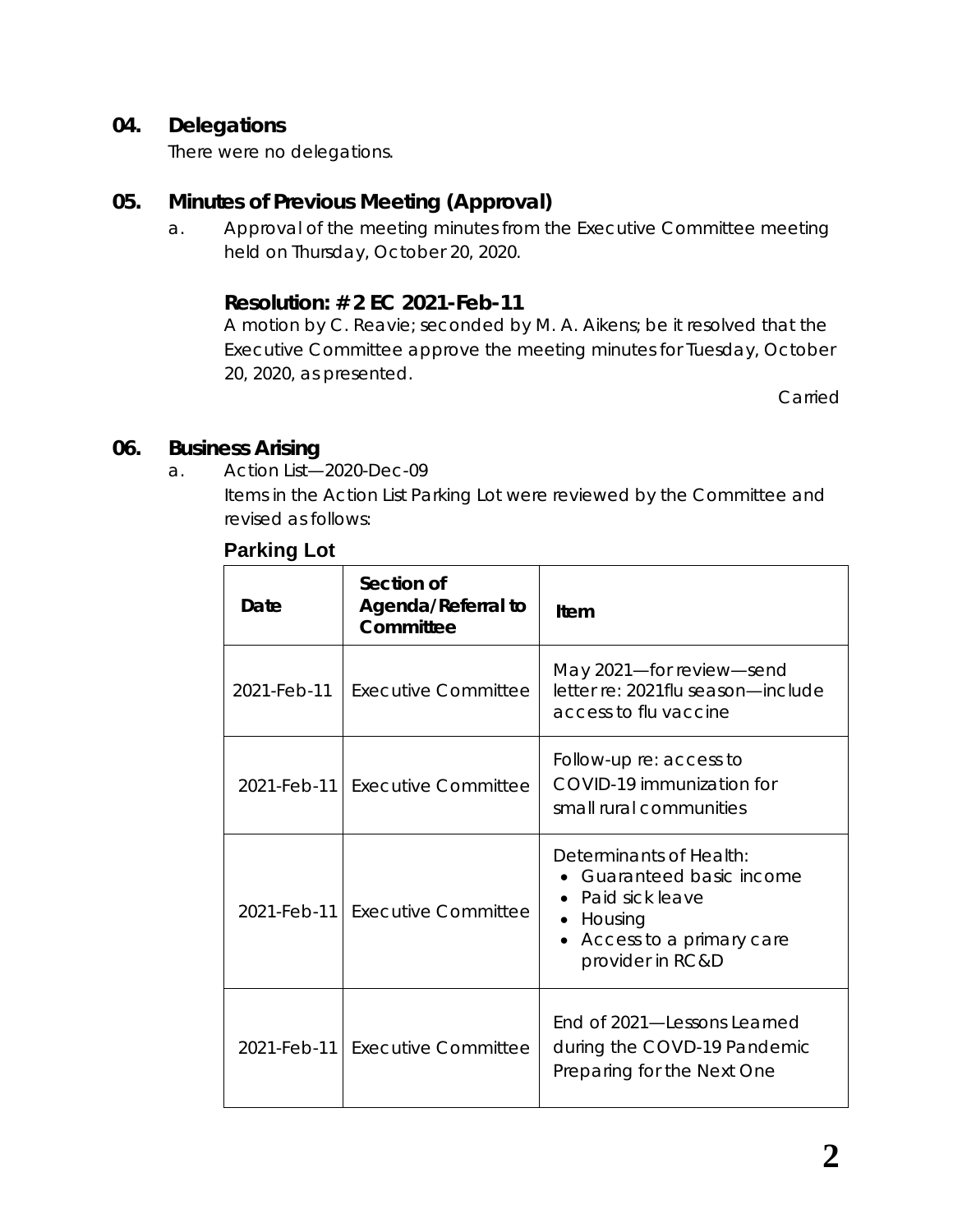# **07. Correspondence**

The Executive Committee received the following correspondence:

| Subject: |                                                                          | From:                                                                      | Action:                                                                     |
|----------|--------------------------------------------------------------------------|----------------------------------------------------------------------------|-----------------------------------------------------------------------------|
| a.       | Paid Sick Leave                                                          | • Kingston, Frontenac<br>and Lennox &<br><b>Addington Public</b><br>Health | • Sent to Board by<br>email on<br>2021-Feb-04<br>Received as<br>information |
| $b$ .    | Letter to Boards of<br>Health-2020-Dec-04                                | • Grey Bruce Public<br>Health                                              | • Received as<br>information and<br>monitoring the<br>situation             |
| $C$ .    | Response letter to CEO,<br>West Region Ontario<br>Health $-2021$ -Jan-25 | • Grey Bruce Public<br>Health                                              | Received as<br>information and<br>monitoring the<br>situation               |

## **08. Staff Reports**

There were no Staff reports.

# **09. Board Committee Reports**

There were no Board Committee reports.

#### **10. By-Laws**

There were no by-laws.

#### **11. New Business**

- a. Resuming Board Committees
	- i. RCDHU 2015 Operational Plan
	- ii. RCDHU Communications Strategy 2015-2019 Appendix B
	- iii. RCDHU Community and Stakeholder Engagement Strategy 2015-2019 Appendix C
	- iv. RCDHU Report Community Engagement Review—October 2018
	- v. RCDHU Strategic Plan—Our Road to the Future (2015-2019)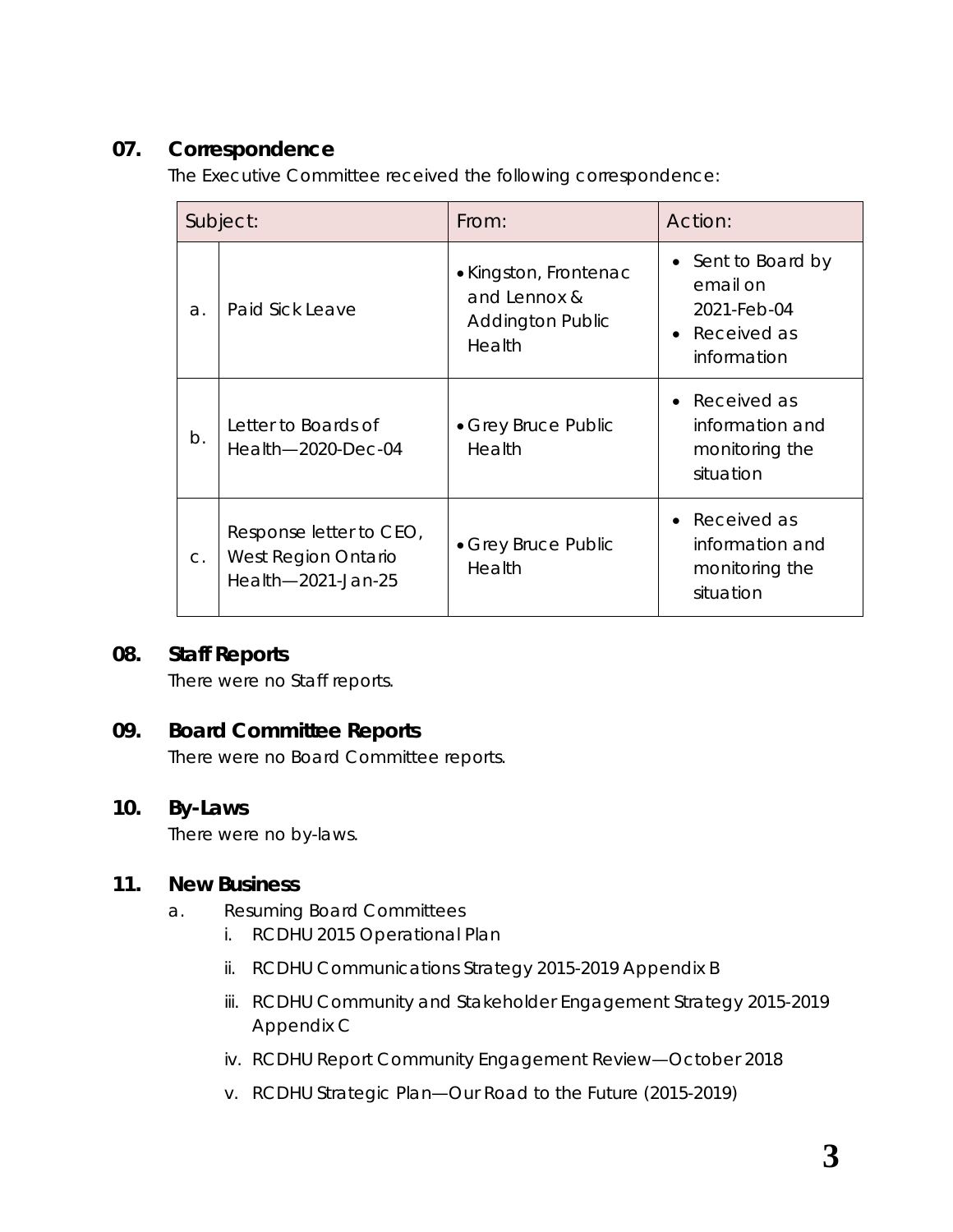During the 2020-Dec-09 Board of Health Levy meeting the Strategic Plan was extended to 2021, as per the link below:

• RCDHU Strategic Plan 2015 - 2021.

The Executive Committee and Resources Committee will continue to hold virtual platform meetings, as scheduled.

Follow-up for the Executive Committee Members:

The Committee Chairs will review their Committee's Terms of Reference, in consideration of the proposed 2021 priorities for discussion of a Board Work Plan:

- ensure the organization has the resources needed to continue to test, identify and contain COVID-19
- support the organization's Community wide COVID-19 vaccination program
- 2021 budget including long term financing plan for new office space
- support other priority Public Health Programs as identified by staff and as resources allow
- continue collaboration and cooperation discussions with Ottawa Public Health.

At the next Executive Committee meeting the Members will work together to review the RCDHU Board Work Plan for presentation at the Regular Board meeting scheduled for Tuesday, April 27, 2021.

b. Association of Municipalities of Ontario (AMO)—Improving the Long-Term Care Outbreak Response in Ontario—AMO's Final Submission to the Long-Term Care COVID-19 Commission—January 2021

The 48 recommendations for action were presented to the Province.

The recommendations included the following nine themes:

- Vision for LTC & Leadership Culture
- Public Health and Safety
- Planning and Communications
- Staffing Measures
- Care for Residents
- Funding
- Inspections Enforcement and Compliance
- Mental Health and Well-Being.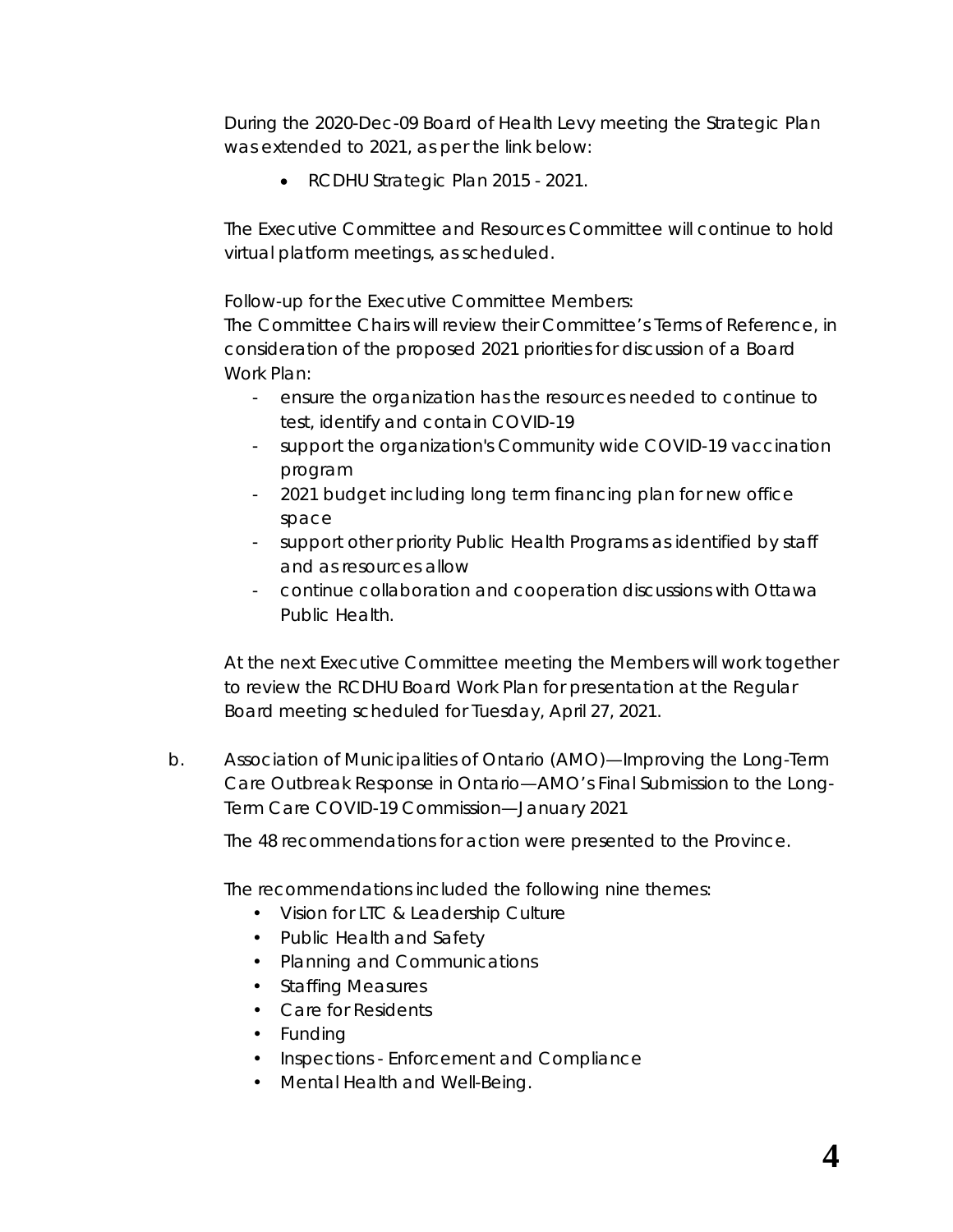- c. Strategic Planning Committee Minutes 2016-Sep-27 Per the Terms of Reference, the responsibility of the items highlighted in these meeting minutes fall to the Executive Committee.
- d. Lessons Learned during the COVD-19 Pandemic—Preparing for the Next One This item will be placed in the Action Plan Parking Lot and revisited at the end of the 2021.

During the COVID-19 pandemic there was a tremendous amount of strain on families in Renfrew County and District that included the need for:

- Transportation
- food banks
- reliable childcare
- sick leave benefits
- a health care provider.

As part of the discussion, J. Dumas shared that snowmobilers have travelled into South Algonquin from areas of Ontario that are in Provincial shutdown and under the Stay-at-Home order.

- \* Yesterday, RCDHU returned to the Province's COVID-19 Response Framework as a *Green Zone* along with only two other health units— Hastings Prince Edward Public Health, and Kingston, Frontenac and Lennox & Addington Public Health.
- e. COVID-19 Vaccine Rollout Plan
	- i. SCIENCE BRIEFS--Vaccine Rollout in Israel—Ontario COVID-19 Science Advisory Table.

This article was received as information.

The Committee discussed specific areas of concern for rural communities, like Renfrew County and District.

Renfrew County and District's Vaccination Plan is expected to be released on Friday, February 12, 2021.

#### **12. Notice of Motion**

There was no notice of motion.

#### **13. Closed**

There was no closed meeting.